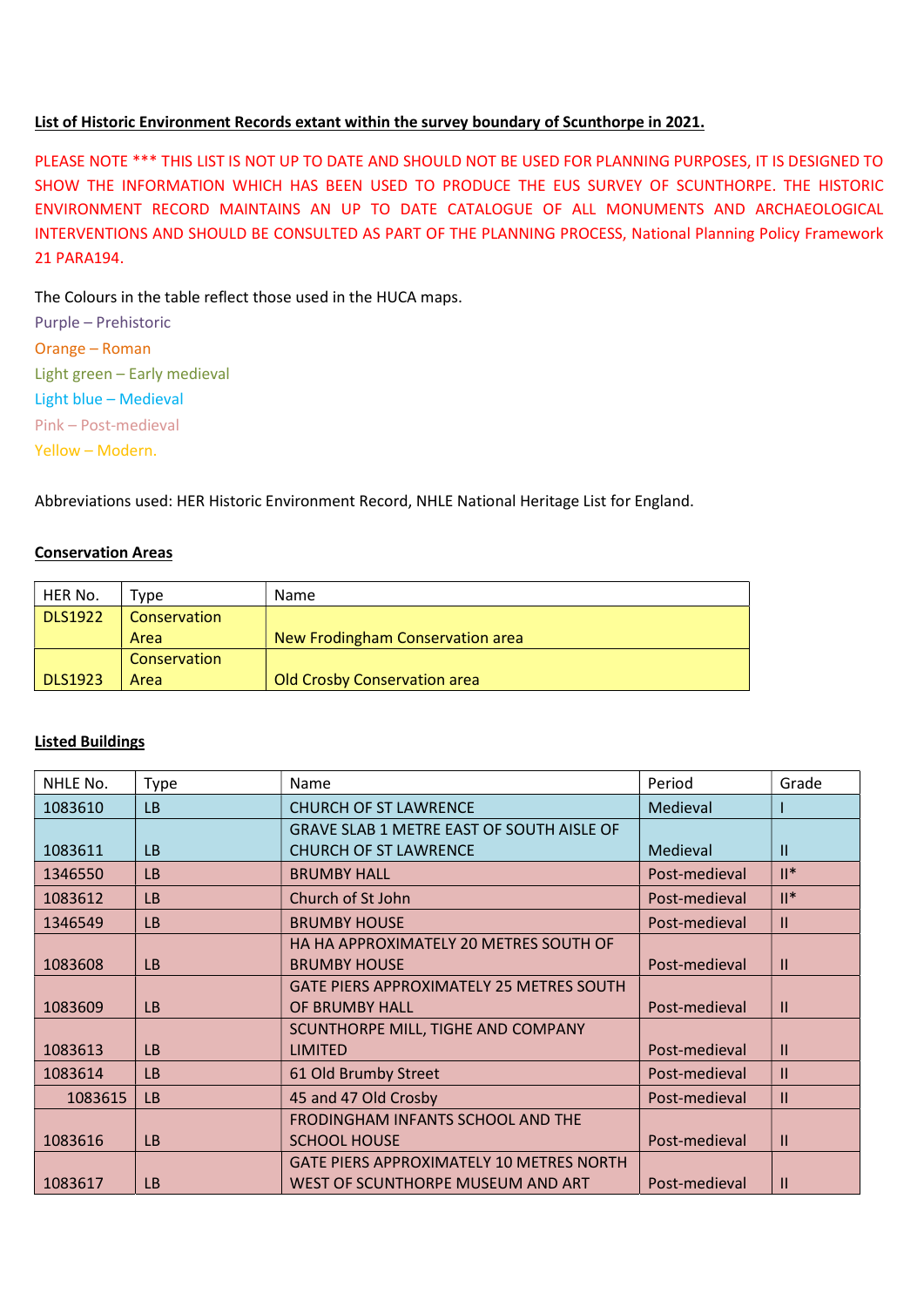|         |           | <b>GALLERY</b>                          |               |   |
|---------|-----------|-----------------------------------------|---------------|---|
| 1253136 | <b>LB</b> | UKRANIAN CATHOLIC CHURCH                | Post-medieval | Ш |
| 1246076 | LB.       | <b>CHURCH OF ST HUGH</b>                | Modern        | Ш |
|         |           | NORTH LINCOLNSHIRE COUNCIL OFFICES      |               |   |
| 1323702 | <b>LB</b> | <b>FORMERLY SCUNTHORPE CIVIC CENTRE</b> | Modern        | Ш |
| 1391399 | <b>LB</b> | <b>Angel War Memorial</b>               | Modern        | Ш |
| 1426932 | <b>LB</b> | The Berkeley Hotel, Doncaster Road      | Modern        | Ш |

## Non-designated Heritage Assets

| HER No.        | Name                                                  | Period      |
|----------------|-------------------------------------------------------|-------------|
| MLS19772       | IRON AGE AND ROMANO BRITISH OCCUPATION, TIMBERLANDS   | Prehistoric |
| MLS20611       | CROPMARK COMPLEX, ORB LANE                            | Prehistoric |
| MLS26091       | LATE IRON AGE OCCUPATION, WEST OF CONESBY FARM        | Prehistoric |
| MLS1851        | 'MONEY FIELD' IA/RB SETTLEMENT SITE, DRAGONBY         | Prehistoric |
| MLS1851        | 'MONEY FIELD' IA/RB SETTLEMENT SITE, DRAGONBY         | Prehistoric |
| MLS1917        | FLINTS, BRONZE AGE POTTERY ATKINSON'S WARREN          | Prehistoric |
| MLS1930        | <b>STONE AXE, FLINT FLAKES</b>                        | Prehistoric |
| <b>MLS1958</b> | FLINT SCRAPER, QUEEN STREET                           | Prehistoric |
| MLS25897       | WORKED FLINT, CONESBY FARM                            | Prehistoric |
| MLS25897       | WORKED FLINT, CONESBY FARM                            | Prehistoric |
| MLS4645        | FLINTS, SOUTH GRANGE FARM                             | Prehistoric |
| MLS15642       | ARROWHEAD, FORMER ASHBY VILLE MINE                    | Prehistoric |
| MLS1909        | POLISHED FLINT AXE, ASHBY, 1958                       | Prehistoric |
| MLS1911        | STONE AXE BLADE, WEST OF ASHBY ROAD, SCUNTHORPE       | Prehistoric |
| MLS1913        | FLINT IMPLEMENTS, CROSBY/RISBY WARREN                 | Prehistoric |
| MLS1914        | FLINT IMPLEMENTS, QUIBELL PARK SPORTS GROUND, BRUMBY  | Prehistoric |
| MLS1915        | FLINT SCRAPER, WEST OF SCOTTER ROAD, BRUMBY           | Prehistoric |
| MLS1921        | STONE AXE, DIANA STREET, CROSBY, SCUNTHORPE           | Prehistoric |
| MLS1938        | POLISHED FLINT AXE, KINGSWAY GARDENS AREA             | Prehistoric |
| MLS1944        | POLISHED STONE AXES, BRUMBY EAST COMMON               | Prehistoric |
| MLS1946        | FLINT AXE, NO 7 DE ASTON SQUARE, CROSBY, 1928         | Prehistoric |
| MLS1947        | FLINT FLAKES & SCRAPER, BERKELEY ROUNDABOUT           | Prehistoric |
| MLS1949        | POLISHED FLINT AXE, ASHBY VILLE MINE                  | Prehistoric |
| MLS1952        | POLISHED STONE AXE, ASHBY VILLE IRONSTONE QUARRY      | Prehistoric |
| <b>MLS1956</b> | STONE AXE, KENILWORTH ROAD AREA, 1960                 | Prehistoric |
| MLS22399       | NEOLITHIC AXE, CROSBY ALLOTMENTS                      | Prehistoric |
| MLS4648        | STONE AXE, BRUMBY, 1967                               | Prehistoric |
| MLS4651        | FLINTS, OLD PARK FARM                                 | Prehistoric |
| MLS4686        | <b>FLINT AXE</b>                                      | Prehistoric |
| MLS1693        | FLINT IMPLEMENTS, PREHISTORIC POTTERY, CROSBY WARREN  | Prehistoric |
|                | BRONZE AGE SHIELD AND OTHER PREHISTORIC FINDS, BRUMBY |             |
| <b>MLS1882</b> | <b>EAST COMMON</b>                                    | Prehistoric |
| MLS1910        | <b>FLINTS &amp; BEAKER SHERDS, CROSBY</b>             | Prehistoric |
| MLS1912        | BRONZE AGE URN, CONESBY IRON MINE, 1915               | Prehistoric |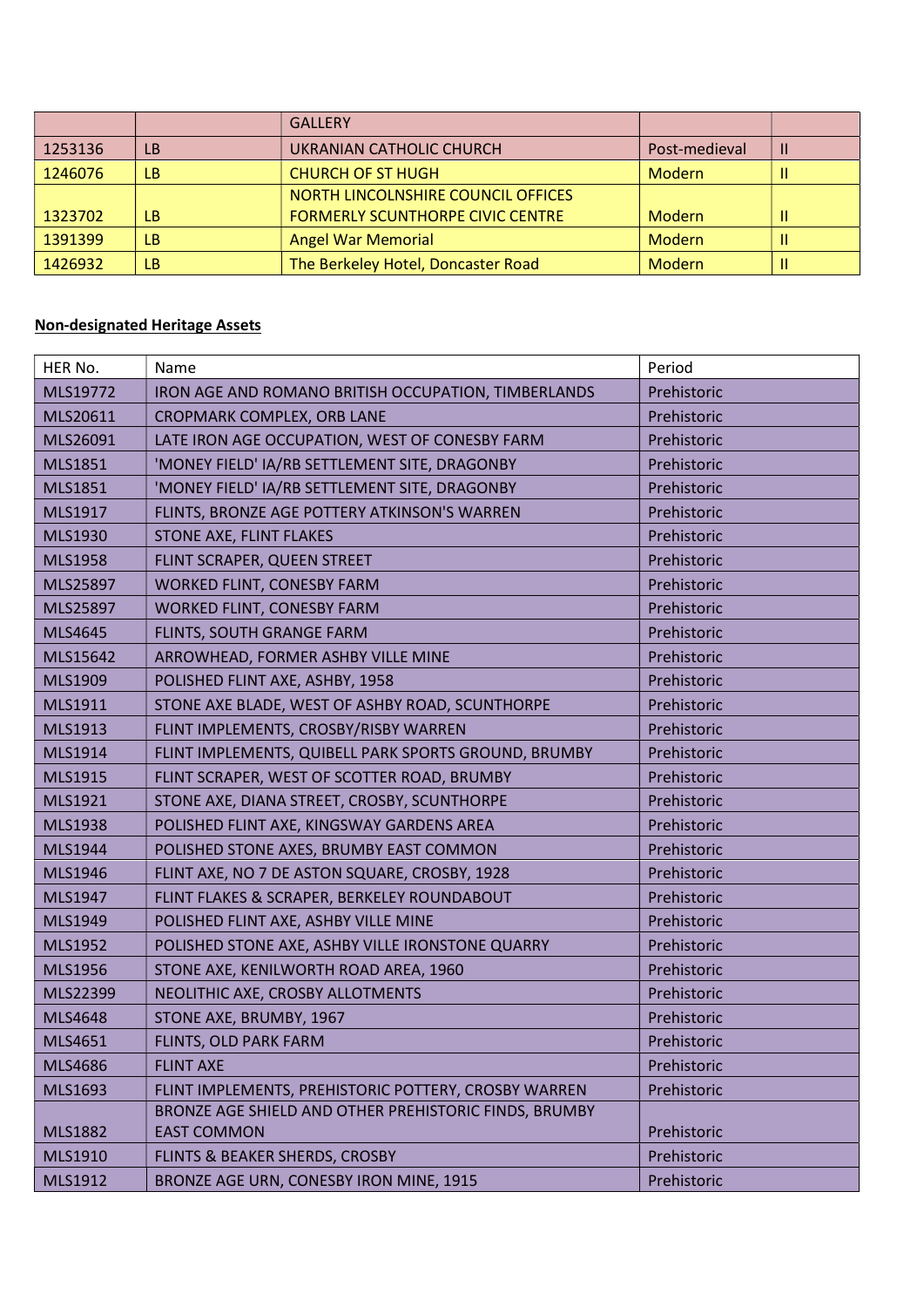| MLS1953        | TWO STONE AXES & BA URN FRAGMENT, FRODINGHAM                         | Prehistoric |
|----------------|----------------------------------------------------------------------|-------------|
| MLS1937        | STONE AXE, THEODORE GARDENS, CROSBY, 1942                            | Prehistoric |
| MLS10340       | BRONZE AGE ARROWHEAD, BRUMBY                                         | Prehistoric |
| <b>MLS1698</b> | LOOPED & SOCKETED SPEARHEAD                                          | Prehistoric |
| <b>MLS1700</b> | LATE BRONZE AGE AXE                                                  | Prehistoric |
| MLS1810        | BRONZE AGE URN, IRONSTONE WORKINGS, CROSBY, 1932                     | Prehistoric |
| <b>MLS1825</b> | FOOD VESSEL, FORMER BEACHAMP MINE, BRUMBY                            | Prehistoric |
| MLS1879        | BA POTTERY, 3 URNED CREMATIONS, 1910-11                              | Prehistoric |
| <b>MLS1884</b> | 'LODGE HILL' TUMULUS (SITE OF)                                       | Prehistoric |
| MLS1925        | FOOD VESSEL, REDBOURNE MINE                                          | Prehistoric |
| MLS1931        | PERFORATED AXE HAMMER, CROSBY WARREN                                 | Prehistoric |
| MLS1935        | BA SOCKETED AXE, NORMANBY PARK STEELWORKS                            | Prehistoric |
| MLS1936        | SOCKETED AXE, ASHBY, 1904                                            | Prehistoric |
| MLS1950        | BEAKER FROM FORMER MILL MOUND, ASHBY CORNER                          | Prehistoric |
| MLS20612       | <b>ROUND BARROW (CM)</b>                                             | Prehistoric |
| MLS21549       | BRONZE AGE POTTERY, REDBOURNE WAY, 1935                              | Prehistoric |
| MLS4644        | BRONZE FLAT AXE, 68 MORECAMBE AVENUE, 1969                           | Prehistoric |
| MLS1923        | FLINT SICKLE, DRAGONBY                                               | Prehistoric |
| MLS1932        | PREHISTORIC SHERDS, NEAR SEWAGE WORKS, CROSBY                        | Prehistoric |
| MLS20112       | EARLY PREHISTORIC PITS, BURRINGHAM ROAD                              | Prehistoric |
| MLS21265       | IRON AGE OCCUPATION, S OF PHOENIX PARKWAY                            | Prehistoric |
| MLS26090       | IRON AGE DITCHES, NORTH OF ORB LANE                                  | Prehistoric |
|                |                                                                      |             |
| MLS19772       | IRON AGE AND ROMANO BRITISH OCCUPATION, TIMBERLANDS                  | Prehistoric |
| MLS1945        | MESOLITHIC-BA OCCUPATION, W OF RAILWAY LINE, CROSBY<br><b>WARREN</b> | Prehistoric |
| <b>MLS1960</b> | MESOLITHIC AND LATER FLINTS, SOUTH GRANGE FARM, ASHBY                | Prehistoric |
| MLS20698       | MESOLITHIC - BRONZE AGE ACTIVITY, DRAGONBY MONEY FIELD               | Prehistoric |
| MLS1929        | FLINT IMPLEMENTS, RB & AS SHERDS, KEEPER'S COTTAGE                   | Prehistoric |
| MLS20110       | MESOLITHIC AND EARLY NEOLITHIC FLINT                                 | Prehistoric |
| MLS1939        | STONE AXE & FLINTS, CROSBY, SCUNTHORPE                               | Prehistoric |
| MLS1941        | FLINT POINTS, CROSBY WARREN 'WEST'                                   | Prehistoric |
| MLS4640        | FLINTS, RB AND ANGLO SAXON POTTERY                                   | Prehistoric |
| MLS1891        | FINDS, GLEBE IRONSTONE MINE                                          | Prehistoric |
| MLS1894        | RB POTTERY & STONE AXE, DIANA STREET, CROSBY                         | Prehistoric |
| MLS1916        | FLINT IMPLEMENTS, POTTERY, RB PHALLUS, ATKINSON'S WARREN             | Prehistoric |
| <b>MLS1889</b> | IA POTTERY, BRUMBY WOOD                                              | Prehistoric |
| MLS20611       | CROPMARK COMPLEX, ORB LANE                                           | Prehistoric |
| MLS20111       | LATE IRON AGE - ROMAN SETTLEMENT, BURRINGHAM ROAD                    | Prehistoric |
| MLS20111       | LATE IRON AGE - ROMAN SETTLEMENT, BURRINGHAM ROAD                    | Prehistoric |
| MLS1940        | FLINT MICROLITHS, OTHER IMPLEMENTS, CROSBY                           | Prehistoric |
| MLS21352       | PREHISTORIC WORKED FLINT, TIMBERLAND                                 | Prehistoric |
| MLS22531       | FLINT SCATTER, BRACKENHOLMES                                         | Prehistoric |
| MLS4652        | FLINT CORE, SCHOOL PLAYING FIELD                                     | Prehistoric |
| MLS1957        | FLINTS, BEAKER SHERDS, BRUMBY                                        | Prehistoric |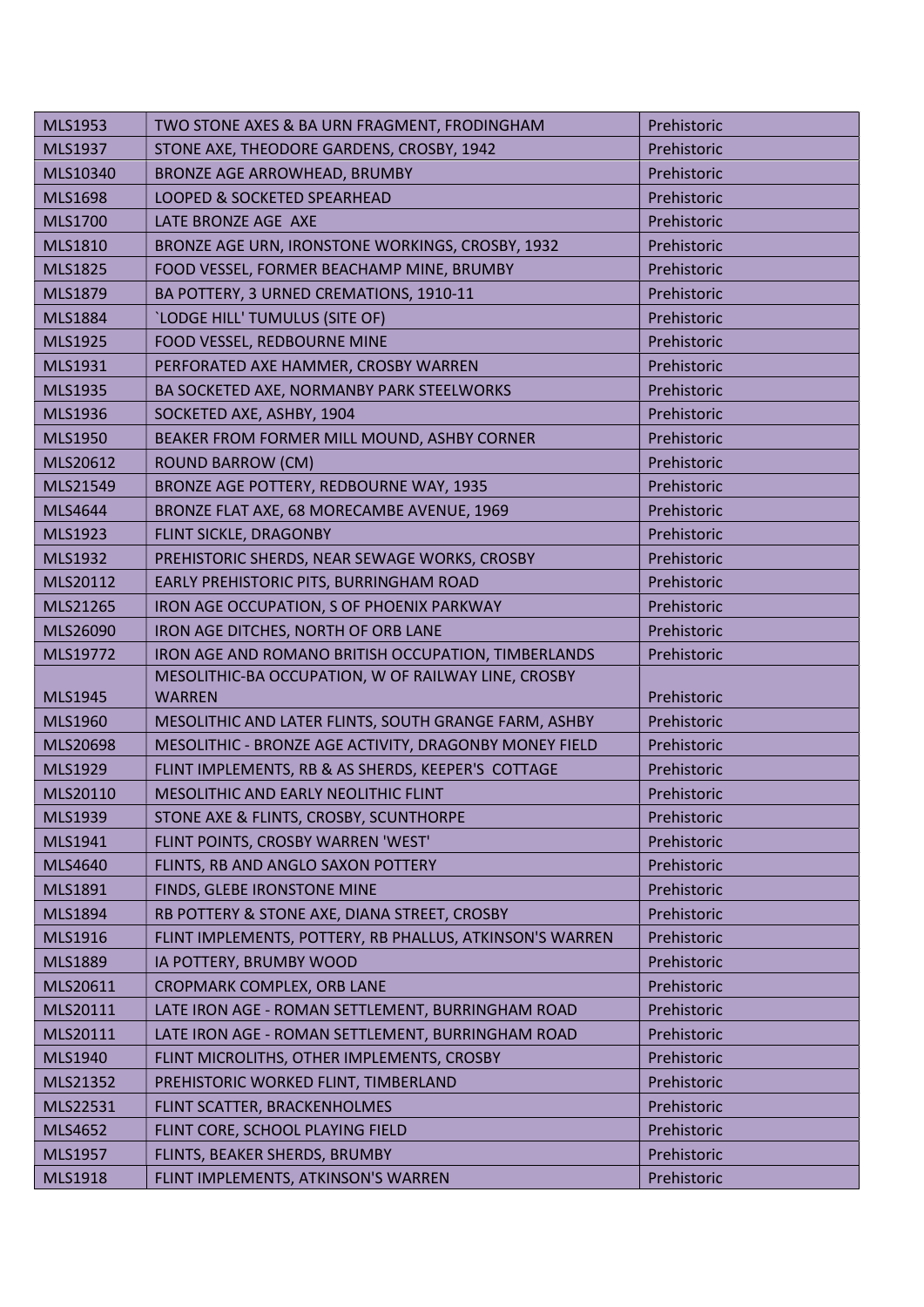| MLS22844       | FLINT FLAKE, FOXHILLS PLANTATION                         | Prehistoric |
|----------------|----------------------------------------------------------|-------------|
| MLS1871        | POTTERY, INTAGLIO, FLINTS & BEAKER, CROSBY WARREN        | Prehistoric |
| MLS21264       | BRONZE AGE CREMATION PITS, S OF PHOENIX PARKWAY          | Prehistoric |
| MLS1927        | FLINTS, CORIELTAUVIAN COIN, W OF RAILWAY LINE            | Prehistoric |
| MLS4081        | MESOLITHIC FLINT, BRUMBY                                 | Prehistoric |
| MLS1851        | 'MONEY FIELD' IA/RB SETTLEMENT SITE, DRAGONBY            | Prehistoric |
| MLS21656       | LATE GLACIAL PEAT DEPOSIT, LAKESIDE                      | Prehistoric |
| MLS20003       | <b>JURASSIC WAY PREHISTORIC TRACKWAY</b>                 | Prehistoric |
| MLS20003       | JURASSIC WAY PREHISTORIC TRACKWAY                        | Prehistoric |
| MLS26092       | ROMANO-BRITISH SETTLEMENT, WEST OF CONESBY FARM          | Roman       |
| MLS11695       | TWO ROMAN BRONZE FIGURINES, DRAGONBY                     | Roman       |
| <b>MLS1440</b> | 12 ROMAN COINS, CONESBY, 1962                            | Roman       |
| <b>MLS1631</b> | ROMAN COIN, FORMER ALLOTMENTS, CROSBY                    | Roman       |
| MLS1632        | ROMAN COIN, SHERWOOD VALE, 1961                          | Roman       |
| <b>MLS1865</b> | RB KILN (SITE OF), CONESBY, 1931                         | Roman       |
| <b>MLS1866</b> | RB POTTERY, SOUTH GRANGE FARM                            | Roman       |
| <b>MLS1868</b> | ROMAN COIN, 8 NORTH PARADE, ASHBY                        | Roman       |
| <b>MLS1869</b> | ROMAN COIN, STEELWORKS                                   | Roman       |
| <b>MLS1873</b> | RB OCCUPATION AND SMELTING SITE, WAVERLEY CRESCENT, 1948 | Roman       |
| <b>MLS1874</b> | ROMAN COINS, GLEBE IRONSTONE MINE                        | Roman       |
| <b>MLS1875</b> | ROMAN COIN, 70 NORTH PARADE, ASHBY                       | Roman       |
| <b>MLS1876</b> | <b>ROMAN COIN, CROSBY</b>                                | Roman       |
| <b>MLS1883</b> | RB JAR, VICARAGE GARDENS, FRODINGHAM                     | Roman       |
| <b>MLS1886</b> | PENANNULAR BROOCH, CONESBY MINE, 1932                    | Roman       |
| <b>MLS1888</b> | <b>RB POTTERY, BRUMBY</b>                                | Roman       |
| <b>MLS1896</b> | <b>ROMANO BRITISH POTTERY</b>                            | Roman       |
| <b>MLS1897</b> | <b>ROMANO BRITISH POTTERY</b>                            | Roman       |
| <b>MLS1901</b> | RB OCCUPATION SITE, NORMANBY PARK STEELWORKS             | Roman       |
| <b>MLS1902</b> | RB POTTERY, NORTH LINDSEY TECHNICAL COLLEGE, 1951        | Roman       |
| MLS1903        | RB POTTERY, 77 BRUMBY WOOD LANE, BRUMBY                  | Roman       |
| <b>MLS1905</b> | 2 RB URNED CREMATIONS, BRUMBY EAST COMMON                | Roman       |
| <b>MLS1906</b> | RB POTTERY, 49 HEALEY ROAD                               | Roman       |
|                | RB POTTERY AND BROOCH FRAGMENT, 40-52 BURRINGHAM ROAD,   |             |
| <b>MLS1908</b> | <b>ASHBY</b>                                             | Roman       |
| MLS1934        | <b>RB COARSEWARE BEAKER</b>                              | Roman       |
| <b>MLS1977</b> | RB QUERN, E END OF CONESBY MINE                          | Roman       |
| MLS21807       | SAMIAN BASE, AYLESBY ROAD                                | Roman       |
| MLS21829       | ROMAN COIN, ST VINCENT'S AVENUE                          | Roman       |
| MLS21835       | ROMANO-BRITISH POTTERY, HEWDE LANE                       | Roman       |
| MLS4641        | ROMANO-BRITISH POTTERY                                   | Roman       |
| <b>MLS4706</b> | ROMAN COIN, GLOVER ROAD, BRUMBY                          | Roman       |
| MLS1933        | MARGINAL RB, EMED FINDS, CROSBY WARREN                   | Roman       |
| <b>MLS4650</b> | RB AND AS FINDS, GREAT CONESBY                           | Roman       |
| <b>MLS1904</b> | RB & MEDIEVAL FINDS, CONESBY MINE                        | Roman       |
| MLS25898       | ROMAN, MEDIEVAL AND POST-MEDIEVAL POTTERY, CONESBY FARM  | Roman       |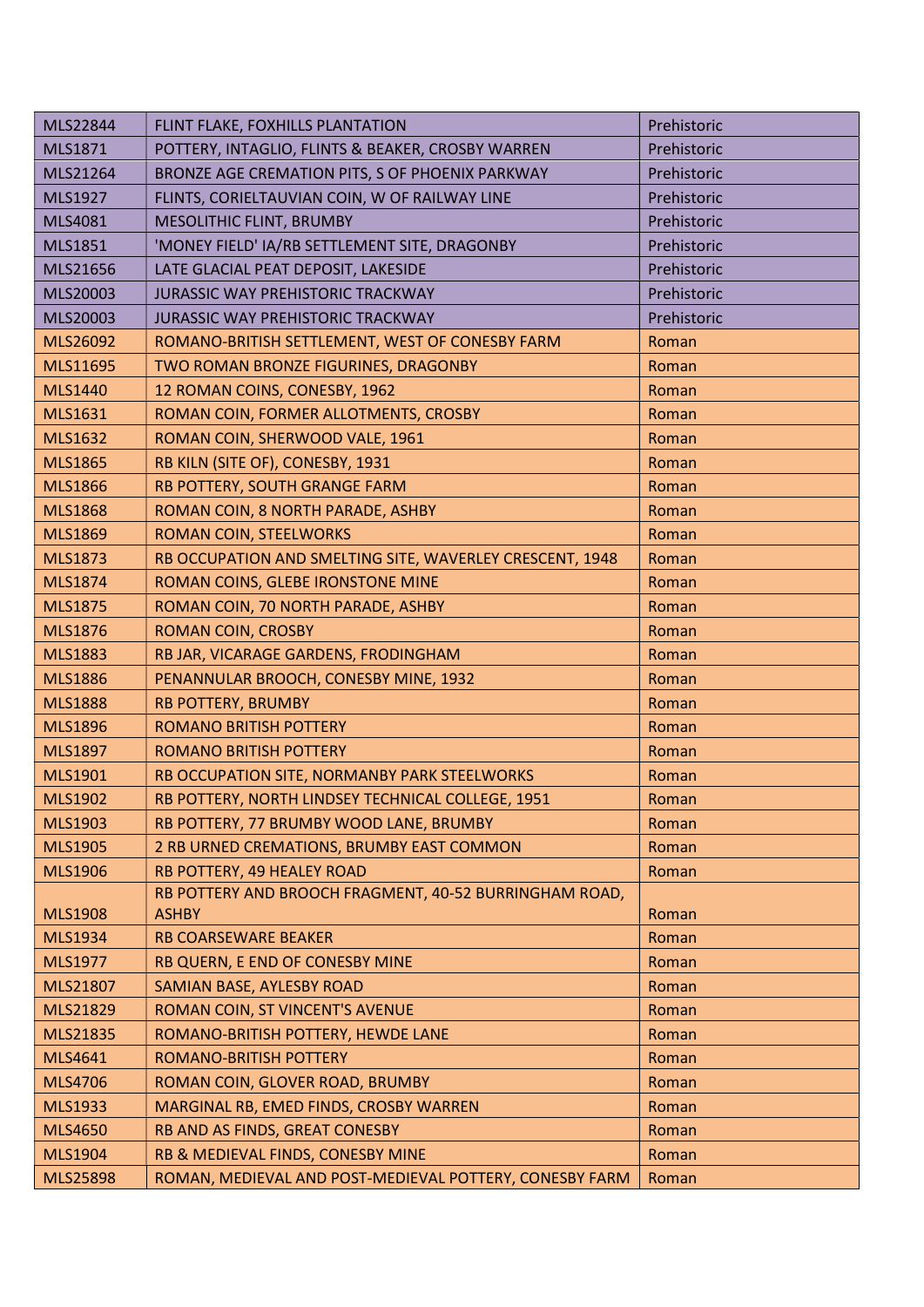| <b>MLS25898</b> | ROMAN, MEDIEVAL AND POST-MEDIEVAL POTTERY, CONESBY FARM | Roman                          |
|-----------------|---------------------------------------------------------|--------------------------------|
| <b>MLS25898</b> | ROMAN, MEDIEVAL AND POST-MEDIEVAL POTTERY, CONESBY FARM | Roman                          |
| <b>MLS25898</b> | ROMAN, MEDIEVAL AND POST-MEDIEVAL POTTERY, CONESBY FARM | Roman                          |
| <b>MLS25898</b> | ROMAN, MEDIEVAL AND POST-MEDIEVAL POTTERY, CONESBY FARM | Roman                          |
| <b>MLS1899</b>  | RB & MEDIEVAL POTTERY, COINS, VICARAGE GARDENS          | Roman                          |
| MLS10341        | ANGLO-SAXON LOOMWEIGHT, ASHBY                           | <b>Early Medieval/Dark Age</b> |
| MLS1616         | ANGLO SAXON BROOCHES, NORMANBY PARK STEELWORKS          | <b>Early Medieval/Dark Age</b> |
| <b>MLS1857</b>  | ANGLO SAXON IRON BELL                                   | <b>Early Medieval/Dark Age</b> |
| <b>MLS1858</b>  | ANGLO SAXON IRON BELL                                   | <b>Early Medieval/Dark Age</b> |
| <b>MLS1860</b>  | AS LOOMWEIGHT                                           | <b>Early Medieval/Dark Age</b> |
| MLS1863         | ANGLO-SAXON COIN, FOXHILLS ROAD                         | <b>Early Medieval/Dark Age</b> |
| <b>MLS1864</b>  | ANGLO-SAXON COIN, SW OF OLD PARK FARM, 1949             | <b>Early Medieval/Dark Age</b> |
| MLS20442        | <b>BURIAL GROUND, FRODINGHAM ROAD</b>                   | <b>Early Medieval/Dark Age</b> |
| <b>MLS1854</b>  | <b>GREAT (SOUTH) CONESBY DMV</b>                        | Medieval                       |
| MLS21180        | SQUARE ENCLOSURES, EAST OF CONESBY FARM                 | Medieval                       |
| <b>MLS2213</b>  | MOATED SITE, NORTH CONESBY                              | Medieval                       |
| MLS24690        | MEDIEVAL RIDGE & FURROW, MANOR PARK                     | Medieval                       |
| MLS21312        | WATERCOURSE OR DITCH, NORMANBY ENTERPRISE PARK          | Medieval                       |
| MLS10342        | MEDIEVAL POTTERY, STATION ROAD, FRODINGHAM              | Medieval                       |
| MLS10632        | MEDIEVAL SILVER PENNY                                   | Medieval                       |
| <b>MLS1854</b>  | <b>GREAT (SOUTH) CONESBY DMV</b>                        | Medieval                       |
| <b>MLS1856</b>  | MED POTTERY, 1938                                       | Medieval                       |
| MLS20189        | MEDIEVAL SHERD, 29 PEVERIL AVENUE                       | Medieval                       |
| MLS20359        | GRAVE SLAB 1m E OF SOUTH AISLE OF CHURCH OF ST LAWRENCE | Medieval                       |
| MLS21351        | MEDIEVAL POTTERY, LAKESIDE                              | Medieval                       |
| MLS4325         | SILVER PENNY, GLOVER ROAD, BRUMBY                       | Medieval                       |
| MLS4639         | <b>MEDIEVAL POTTERY</b>                                 | Medieval                       |
| MLS4646         | MED/PM SETTLEMENT, ASHBY                                | Medieval                       |
| MLS4649         | MED/PM SETTLEMENT, BRUMBY                               | Medieval                       |
| MLS7773         | STOCKS (SITE OF), MARKET HILL                           | Medieval                       |
| MLS10083        | MED/PM SETTLEMENT, SCUNTHORPE                           | Medieval                       |
| <b>MLS1852</b>  | <b>CHURCH OF ST LAWRENCE</b>                            | Medieval                       |
| MLS10051        | MED/PM SETTLEMENT, CROSBY                               | Medieval                       |
| MLS10078        | MED/PM SETTLEMENT, FRODINGHAM                           | Medieval                       |
| MLS17971        | FRODINGHAM HALL AND FISHPOND (SITE OF)                  | Medieval                       |
| MLS20215        | HALL AND GATEHOUSE, NORTH CONESBY MOAT                  | Medieval                       |
| MLS20216        | BRIDGE AND CAUSEWAY, NORTH CONESBY MOAT                 | Medieval                       |
| MLS20714        | <b>CROSBY WARREN</b>                                    | Medieval                       |
| MLS21737        | MEDIEVAL DEER PARK, NORTH CONESBY                       | Medieval                       |
| MLS17973        | POSSIBLE RETTING PITS (SITE OF), HEMP DYKES             | <b>Post Medieval</b>           |
| MLS17974        | VICARAGE HOUSE (SITE OF), FRODINGHAM                    | <b>Post Medieval</b>           |
| MLS17976        | <b>ASHBY POST MILL (SITE OF)</b>                        | <b>Post Medieval</b>           |
| MLS18487        | OLD PARK FARM, PARK FARM ROAD (SITE OF)                 | <b>Post Medieval</b>           |
| MLS20326        | POST MEDIEVAL CROPMARKS                                 | <b>Post Medieval</b>           |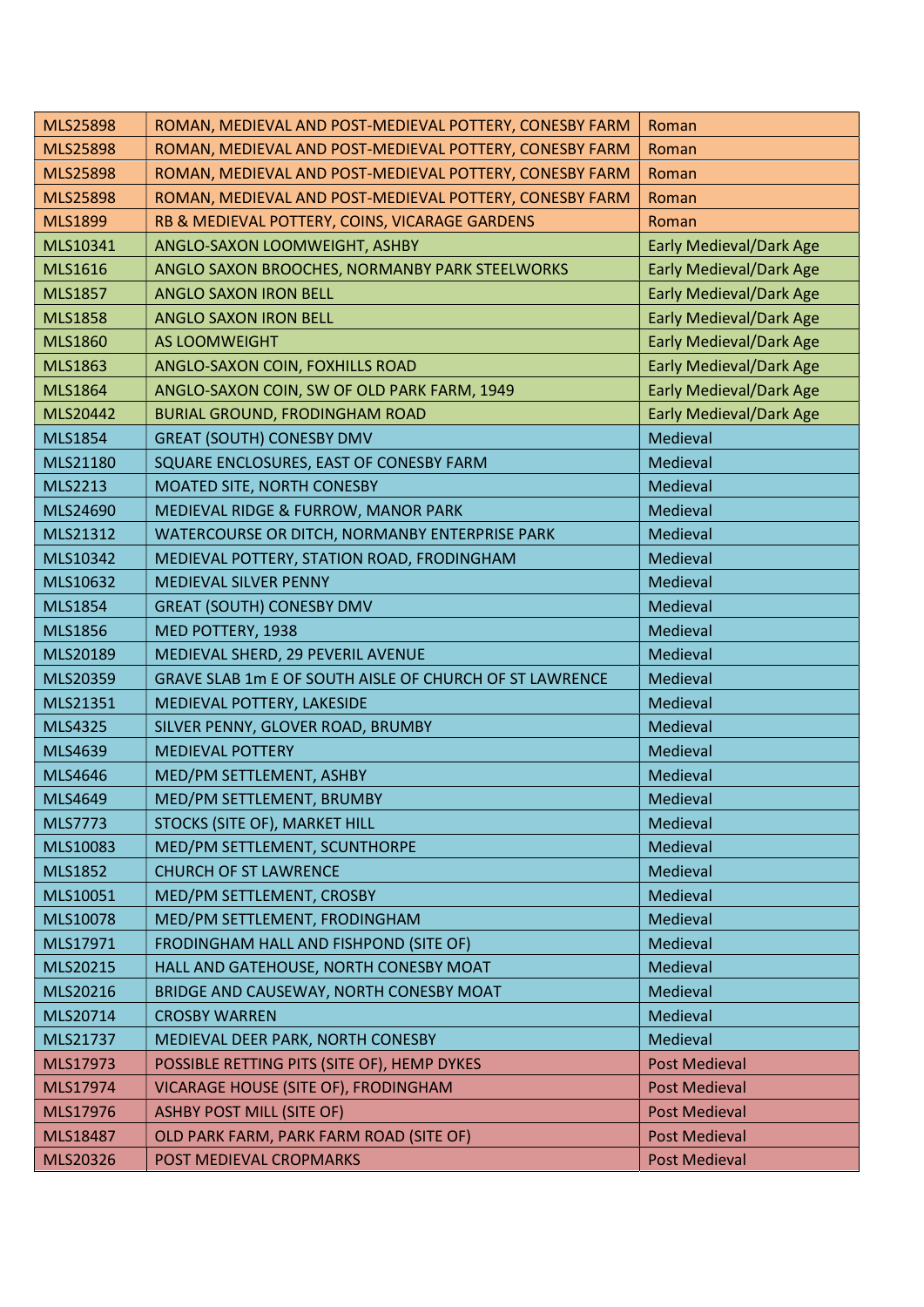| MLS20366        | <b>UKRAINIAN CATHOLIC CHURCH</b>                        | <b>Post Medieval</b> |
|-----------------|---------------------------------------------------------|----------------------|
| MLS20749        | HISTORIC HEDGEROWS, CENTRAL PARK, SCUNTHORPE            | <b>Post Medieval</b> |
| <b>MLS20982</b> | POSSIBLE DECOY (SITE OF)                                | <b>Post Medieval</b> |
| MLS21685        | ASHBY WESLEY METHODIST CHURCH                           | <b>Post Medieval</b> |
| MLS21757        | PRIMITIVE METHODIST CHAPEL                              | <b>Post Medieval</b> |
| MLS21758        | MORTUARY CHAPEL (GENERAL)                               | <b>Post Medieval</b> |
| MLS21762        | <b>CHAPEL, HIGH STREET (SITE OF)</b>                    | <b>Post Medieval</b> |
| MLS21764        | THE FORGE, NEW BRUMBY METHODIST CHURCH                  | <b>Post Medieval</b> |
| MLS21766        | BRUMBY AND FRODINGHAM MORTUARY CHAPEL (SITE OF)         | <b>Post Medieval</b> |
| MLS21768        | PRIMITIVE METHODIST CHAPEL (SITE OF), ASHBY HIGH STREET | <b>Post Medieval</b> |
| MLS21977        | <b>WINDMILL (SITE OF)</b>                               | <b>Post Medieval</b> |
| MLS22049        | THE CORONATION CLUB, FRODINGHAM                         | <b>Post Medieval</b> |
| <b>MLS22050</b> | QUEENS HOTEL, FRODINGHAM                                | <b>Post Medieval</b> |
| MLS22159        | SMITHY (SITE OF), OLD CROSBY                            | <b>Post Medieval</b> |
| MLS22160        | SCHOOL (SITE OF), FERRY ROAD, CROSBY                    | <b>Post Medieval</b> |
| MLS22161        | PINFOLD (SITE OF), GROSVENOR STREET NORTH               | <b>Post Medieval</b> |
| MLS22162        | <b>SANTON BRICKYARD (SITE OF)</b>                       | <b>Post Medieval</b> |
| MLS22163        | SCHOOL (SITE OF), DAWES LANE, SANTON                    | <b>Post Medieval</b> |
| MLS22164        | PRIMITIVE METHODIST CHAPEL (SITE OF), CROSBY ROAD       | <b>Post Medieval</b> |
| MLS22165        | SMITHY (SITE OF), CROSBY ROAD                           | <b>Post Medieval</b> |
| MLS22166        | SCUNTHORPE CHURCH OF ENGLAND PRIMARY SCHOOL             | <b>Post Medieval</b> |
| MLS22167        | <b>FORMER SCUNTHORPE CEMETERY</b>                       | <b>Post Medieval</b> |
| MLS22168        | PINFOLD (SITE OF), HIGH STREET                          | <b>Post Medieval</b> |
| MLS22169        | CONSTITUTIONAL CLUB, STATION ROAD                       | <b>Post Medieval</b> |
| MLS22170        | NATIONAL SCHOOL (SITE OF), STATION ROAD                 | <b>Post Medieval</b> |
| MLS22172        | SCHOOL (SITE OF), OSWALD ROAD                           | <b>Post Medieval</b> |
| MLS22175        | PINFOLD (SITE OF), OLD BRUMBY ROAD, BRUMBY              | <b>Post Medieval</b> |
| MLS22176        | BRICKYARD (SITE OF), N BRIGG ROAD, ASHBY                | <b>Post Medieval</b> |
| MLS22177        | PINFOLD (SITE OF), BOTTESFORD ROAD, ASHBY               | <b>Post Medieval</b> |
|                 | PRIMITIVE METHODIST CHAPEL (SITE OF), BOTTESFORD ROAD,  |                      |
| MLS22178        | <b>ASHBY</b>                                            | <b>Post Medieval</b> |
| MLS22179        | SMITHY (SITE OF), ASHBY HIGH STREET                     | <b>Post Medieval</b> |
| MLS22180        | SMITHY (SITE OF), ST PAUL'S ROAD                        | <b>Post Medieval</b> |
| MLS22181        | SUNDAY SCHOOL, ASHBY HIGH STREET                        | <b>Post Medieval</b> |
| MLS22182        | METHODIST CHAPEL (SITE OF), ASHBY HIGH STREET           | <b>Post Medieval</b> |
| MLS22183        | FREE LIBRARY (SITE OF), ASHBY HIGH STREET               | <b>Post Medieval</b> |
| MLS22184        | ASHBY COUNCIL SCHOOL (SITE OF), ASHBY HIGH STREET)      | <b>Post Medieval</b> |
| MLS22530        | THE OLD SHOW GROUND (SITE OF)                           | <b>Post Medieval</b> |
| MLS22637        | 34 HIGH STREET (NOW PART OF CHURCH SQUARE HOUSE)        | <b>Post Medieval</b> |
| MLS22638        | <b>6 DONCASTER ROAD</b>                                 | <b>Post Medieval</b> |
| MLS23640        | 21, OLD CROSBY                                          | <b>Post Medieval</b> |
| MLS23641        | 29, OLD CROSBY                                          | <b>Post Medieval</b> |
| MLS23642        | 39, OLD CROSBY                                          | <b>Post Medieval</b> |
| MLS23643        | 53, OLD CROSBY                                          | <b>Post Medieval</b> |
| MLS23644        | 49, OLD CROSBY                                          | <b>Post Medieval</b> |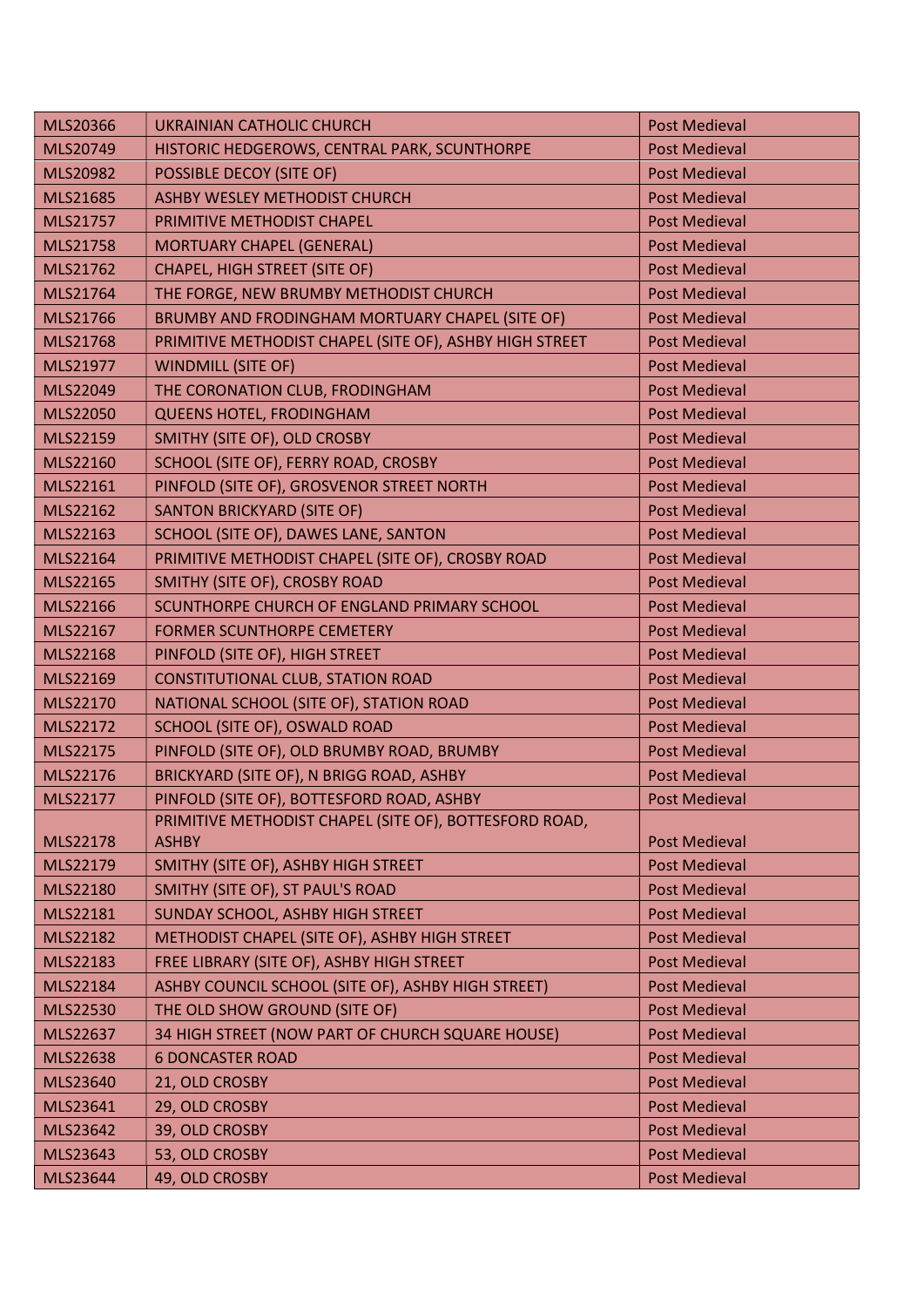| MLS23645 | 41, OLD CROSBY     | <b>Post Medieval</b> |
|----------|--------------------|----------------------|
| MLS23646 | 51, OLD CROSBY     | <b>Post Medieval</b> |
| MLS23647 | 43, OLD CROSBY     | <b>Post Medieval</b> |
| MLS23825 | 29, LINDSEY STREET | <b>Post Medieval</b> |
| MLS23826 | 19, WILLIAM STREET | <b>Post Medieval</b> |
| MLS23827 | 13, WILLIAM STREET | <b>Post Medieval</b> |
| MLS23828 | 21, WILLIAM STREET | <b>Post Medieval</b> |
| MLS23829 | 17, WILLIAM STREET | <b>Post Medieval</b> |
| MLS23830 | 7, WILLIAM STREET  | <b>Post Medieval</b> |
| MLS23831 | 1, WILLIAM STREET  | <b>Post Medieval</b> |
| MLS23832 | 3, WILLIAM STREET  | <b>Post Medieval</b> |
| MLS23833 | 5, WILLIAM STREET  | <b>Post Medieval</b> |
| MLS23834 | 9, WILLIAM STREET  | <b>Post Medieval</b> |
| MLS23835 | 11, WILLIAM STREET | <b>Post Medieval</b> |
| MLS23836 | 19, WINN STREET    | <b>Post Medieval</b> |
| MLS23837 | 22, WILLIAM STREET | <b>Post Medieval</b> |
| MLS23838 | 18, WILLIAM STREET | <b>Post Medieval</b> |
| MLS23839 | 25, WINN STREET    | <b>Post Medieval</b> |
| MLS23840 | 23, WINN STREET    | <b>Post Medieval</b> |
| MLS23841 | 16, WILLIAM STREET | <b>Post Medieval</b> |
| MLS23842 | 11, WINN STREET    | <b>Post Medieval</b> |
| MLS23843 | 13, WINN STREET    | <b>Post Medieval</b> |
| MLS23844 | 17, WINN STREET    | <b>Post Medieval</b> |
| MLS23845 | 20, WILLIAM STREET | <b>Post Medieval</b> |
| MLS23846 | 12, WILLIAM STREET | <b>Post Medieval</b> |
| MLS23847 | 23, WILLIAM STREET | <b>Post Medieval</b> |
| MLS23848 | 14, WILLIAM STREET | <b>Post Medieval</b> |
| MLS23849 | 21, WINN STREET    | <b>Post Medieval</b> |
| MLS23850 | 26, WINN STREET    | <b>Post Medieval</b> |
| MLS23851 | 16, WINN STREET    | <b>Post Medieval</b> |
| MLS23852 | 20, WINN STREET    | <b>Post Medieval</b> |
| MLS23853 | 10, WINN STREET    | <b>Post Medieval</b> |
| MLS23854 | 27, WINN STREET    | <b>Post Medieval</b> |
| MLS23855 | 18, WINN STREET    | <b>Post Medieval</b> |
| MLS23856 | 14, WINN STREET    | <b>Post Medieval</b> |
| MLS23857 | 12, WINN STREET    | <b>Post Medieval</b> |
| MLS23858 | 24, WINN STREET    | <b>Post Medieval</b> |
| MLS23859 | 22, WINN STREET    | <b>Post Medieval</b> |
| MLS23860 | 19, LINDSEY STREET | <b>Post Medieval</b> |
| MLS23861 | 17, LINDSEY STREET | <b>Post Medieval</b> |
| MLS23862 | 11, LINDSEY STREET | <b>Post Medieval</b> |
| MLS23863 | 21, LINDSEY STREET | <b>Post Medieval</b> |
| MLS23864 | 25, LINDSEY STREET | <b>Post Medieval</b> |
| MLS23865 | 23, LINDSEY STREET | <b>Post Medieval</b> |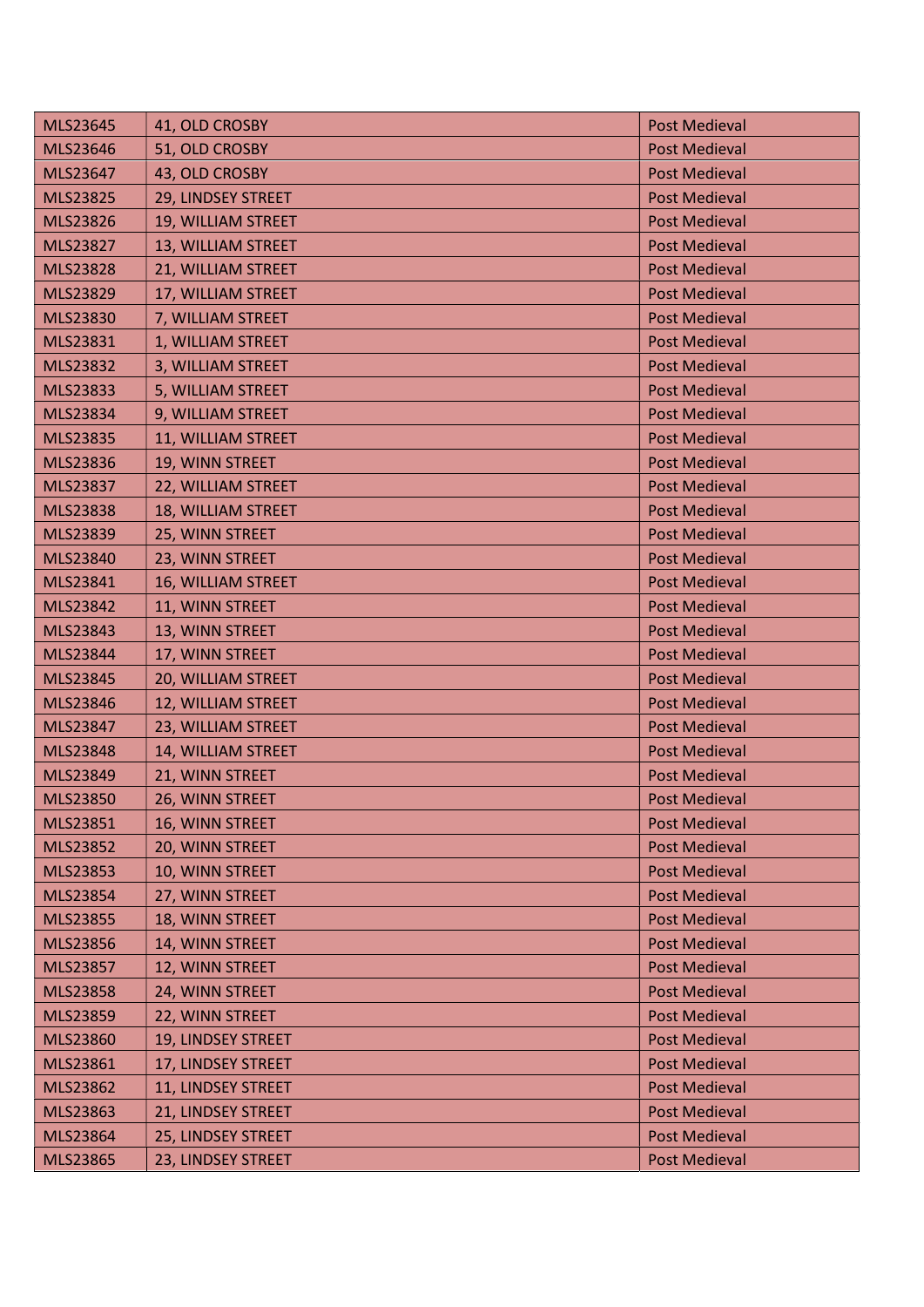| MLS23866        | 27, LINDSEY STREET          | <b>Post Medieval</b> |
|-----------------|-----------------------------|----------------------|
| MLS23867        | 9, LINDSEY STREET           | <b>Post Medieval</b> |
| <b>MLS23868</b> | 15, LINDSEY STREET          | <b>Post Medieval</b> |
| MLS23869        | 6, WILLIAM STREET           | <b>Post Medieval</b> |
| MLS23870        | 2, WILLIAM STREET           | <b>Post Medieval</b> |
| MLS23871        | 3, WINN STREET              | <b>Post Medieval</b> |
| MLS23872        | 5, WINN STREET              | <b>Post Medieval</b> |
| MLS23873        | 1, WINN STREET              | <b>Post Medieval</b> |
| MLS23874        | 10, WILLIAM STREET          | <b>Post Medieval</b> |
| MLS23875        | 4, WILLIAM STREET           | <b>Post Medieval</b> |
| MLS23876        | 9, WINN STREET              | <b>Post Medieval</b> |
| MLS23877        | 7, WINN STREET              | <b>Post Medieval</b> |
| MLS23878        | 8, WILLIAM STREET           | <b>Post Medieval</b> |
| MLS23879        | 2, WINN STREET              | <b>Post Medieval</b> |
| MLS23880        | 6, WINN STREET              | <b>Post Medieval</b> |
| MLS23881        | 4, WINN STREET              | <b>Post Medieval</b> |
| MLS23882        | 8, WINN STREET              | <b>Post Medieval</b> |
| MLS23883        | 3, LINDSEY STREET           | <b>Post Medieval</b> |
| MLS23884        | 5, LINDSEY STREET           | <b>Post Medieval</b> |
| MLS23885        | 1, LINDSEY STREET           | <b>Post Medieval</b> |
| MLS23886        | 7, LINDSEY STREET           | <b>Post Medieval</b> |
| <b>MLS23887</b> | 31, REDBOURNE STREET        | <b>Post Medieval</b> |
| MLS23888        | 27, REDBOURNE STREET        | <b>Post Medieval</b> |
| MLS23889        | 29, REDBOURNE STREET        | <b>Post Medieval</b> |
| MLS23890        | 28, LINDSEY STREET          | <b>Post Medieval</b> |
| MLS23891        | 30, LINDSEY STREET          | <b>Post Medieval</b> |
| MLS23892        | 28, REDBOURNE STREET        | <b>Post Medieval</b> |
| MLS23893        | <b>30, REDBOURNE STREET</b> | <b>Post Medieval</b> |
| <b>MLS23894</b> | 32, REDBOURNE STREET        | <b>Post Medieval</b> |
| MLS23895        | 26, REDBOURNE STREET        | <b>Post Medieval</b> |
| MLS23896        | 33, REDBOURNE STREET        | <b>Post Medieval</b> |
| MLS23897        | 23, REDBOURNE STREET        | <b>Post Medieval</b> |
| MLS23898        | 25, REDBOURNE STREET        | <b>Post Medieval</b> |
| MLS23899        | 22, LINDSEY STREET          | <b>Post Medieval</b> |
| MLS23900        | 21, REDBOURNE STREET        | <b>Post Medieval</b> |
| MLS23901        | 20, LINDSEY STREET          | <b>Post Medieval</b> |
| MLS23902        | 26, LINDSEY STREET          | <b>Post Medieval</b> |
| MLS23903        | 9, REDBOURNE STREET         | <b>Post Medieval</b> |
| MLS23904        | 7, REDBOURNE STREET         | <b>Post Medieval</b> |
| MLS23905        | 11, REDBOURNE STREET        | <b>Post Medieval</b> |
| MLS23906        | 17, REDBOURNE STREET        | <b>Post Medieval</b> |
| MLS23907        | 8, LINDSEY STREET           | <b>Post Medieval</b> |
| MLS23908        | 12, LINDSEY STREET          | <b>Post Medieval</b> |
| MLS23909        | 14, LINDSEY STREET          | <b>Post Medieval</b> |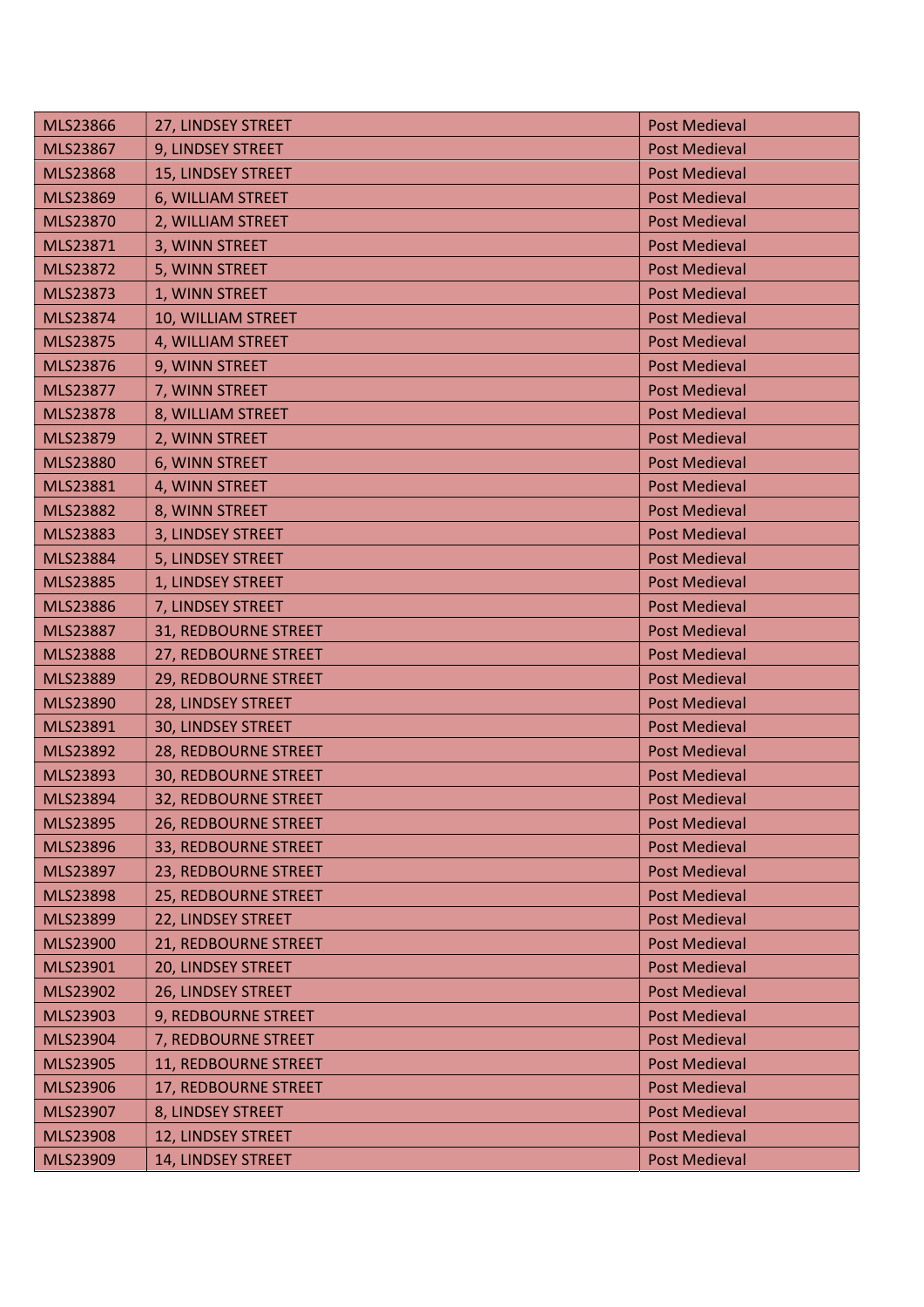| MLS23910 | 16, LINDSEY STREET          | <b>Post Medieval</b> |
|----------|-----------------------------|----------------------|
| MLS23911 | 24, LINDSEY STREET          | <b>Post Medieval</b> |
| MLS23912 | 10, LINDSEY STREET          | <b>Post Medieval</b> |
| MLS23913 | 13, REDBOURNE STREET        | <b>Post Medieval</b> |
| MLS23914 | 18, LINDSEY STREET          | <b>Post Medieval</b> |
| MLS23915 | 19, REDBOURNE STREET        | <b>Post Medieval</b> |
| MLS23916 | 12, REDBOURNE STREET        | <b>Post Medieval</b> |
| MLS23917 | 10, REDBOURNE STREET        | <b>Post Medieval</b> |
| MLS23918 | 8, REDBOURNE STREET         | <b>Post Medieval</b> |
| MLS23919 | 20, REDBOURNE STREET        | <b>Post Medieval</b> |
| MLS23920 | 24, REDBOURNE STREET        | <b>Post Medieval</b> |
| MLS23921 | 14, REDBOURNE STREET        | <b>Post Medieval</b> |
| MLS23922 | 22, REDBOURNE STREET        | <b>Post Medieval</b> |
| MLS23923 | <b>16, REDBOURNE STREET</b> | <b>Post Medieval</b> |
| MLS23924 | 18, REDBOURNE STREET        | <b>Post Medieval</b> |
| MLS23925 | 6, LINDSEY STREET           | <b>Post Medieval</b> |
| MLS23926 | 5, REDBOURNE STREET         | <b>Post Medieval</b> |
| MLS23927 | 3, REDBOURNE STREET         | <b>Post Medieval</b> |
| MLS23928 | 4, LINDSEY STREET           | <b>Post Medieval</b> |
| MLS23929 | 1, REDBOURNE STREET         | <b>Post Medieval</b> |
| MLS23930 | 2, LINDSEY STREET           | <b>Post Medieval</b> |
| MLS23931 | 4, REDBOURNE STREET         | <b>Post Medieval</b> |
| MLS23932 | 6, REDBOURNE STREET         | <b>Post Medieval</b> |
| MLS23933 | 2, REDBOURNE STREET         | <b>Post Medieval</b> |
| MLS23935 | 35, TRENT STREET            | <b>Post Medieval</b> |
| MLS23936 | 37, TRENT STREET            | <b>Post Medieval</b> |
| MLS23937 | 31, TRENT STREET            | <b>Post Medieval</b> |
| MLS23938 | 39, TRENT STREET            | <b>Post Medieval</b> |
| MLS23939 | 33, TRENT STREET            | <b>Post Medieval</b> |
| MLS23940 | 34, TRENT STREET            | <b>Post Medieval</b> |
| MLS23941 | 38, TRENT STREET            | <b>Post Medieval</b> |
| MLS23942 | 32, TRENT STREET            | <b>Post Medieval</b> |
| MLS23943 | 30, TRENT STREET            | <b>Post Medieval</b> |
| MLS23944 | 36, TRENT STREET            | <b>Post Medieval</b> |
| MLS23945 | <b>40, TRENT STREET</b>     | <b>Post Medieval</b> |
| MLS23946 | 23, TRENT STREET            | <b>Post Medieval</b> |
| MLS23947 | 17, TRENT STREET            | <b>Post Medieval</b> |
| MLS23948 | 15, TRENT STREET            | <b>Post Medieval</b> |
| MLS23949 | 27, TRENT STREET            | <b>Post Medieval</b> |
| MLS23950 | 29, TRENT STREET            | <b>Post Medieval</b> |
| MLS23951 | 25, TRENT STREET            | <b>Post Medieval</b> |
| MLS23952 | 11, TRENT STREET            | <b>Post Medieval</b> |
| MLS23953 | 7, TRENT STREET             | <b>Post Medieval</b> |
| MLS23954 | 21, TRENT STREET            | <b>Post Medieval</b> |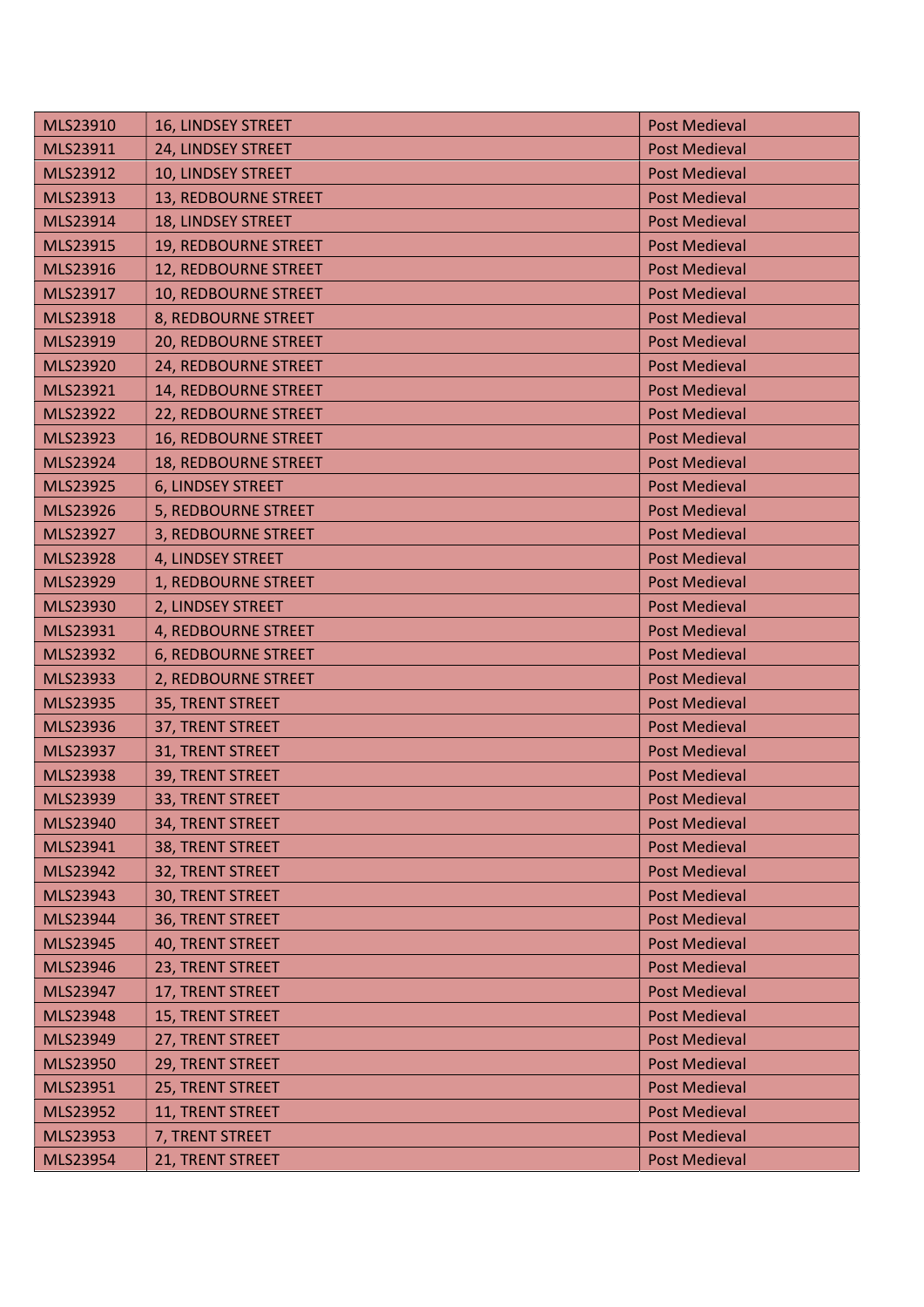| MLS23955        | 13, TRENT STREET       | <b>Post Medieval</b> |
|-----------------|------------------------|----------------------|
| MLS23956        | 9, TRENT STREET        | <b>Post Medieval</b> |
| <b>MLS23957</b> | 16, TRENT STREET       | <b>Post Medieval</b> |
| MLS23958        | 12, TRENT STREET       | <b>Post Medieval</b> |
| MLS23959        | 14, TRENT STREET       | <b>Post Medieval</b> |
| MLS23960        | 8, TRENT STREET        | <b>Post Medieval</b> |
| MLS23961        | 10, TRENT STREET       | <b>Post Medieval</b> |
| MLS23962        | 24, TRENT STREET       | <b>Post Medieval</b> |
| MLS23963        | 28, TRENT STREET       | <b>Post Medieval</b> |
| MLS23964        | 18, TRENT STREET       | <b>Post Medieval</b> |
| MLS23965        | 26, TRENT STREET       | <b>Post Medieval</b> |
| MLS23966        | 20, TRENT STREET       | <b>Post Medieval</b> |
| MLS23968        | 5, TRENT STREET        | <b>Post Medieval</b> |
| MLS23969        | 3, TRENT STREET        | <b>Post Medieval</b> |
| MLS23970        | 1, TRENT STREET        | <b>Post Medieval</b> |
| MLS23971        | <b>6, TRENT STREET</b> | <b>Post Medieval</b> |
| MLS23972        | 2, TRENT STREET        | <b>Post Medieval</b> |
| MLS23973        | 4, TRENT STREET        | <b>Post Medieval</b> |
| MLS23974        | 37, CLIFF STREET       | <b>Post Medieval</b> |
| <b>MLS23975</b> | 40, CLIFF STREET       | <b>Post Medieval</b> |
| MLS23976        | 28, CLIFF STREET       | <b>Post Medieval</b> |
| MLS23978        | 39, CLIFF STREET       | <b>Post Medieval</b> |
| MLS23979        | 29, CLIFF STREET       | <b>Post Medieval</b> |
| MLS23980        | 34, CLIFF STREET       | <b>Post Medieval</b> |
| MLS23981        | 36, CLIFF STREET       | <b>Post Medieval</b> |
| MLS23982        | 32, CLIFF STREET       | <b>Post Medieval</b> |
| MLS23983        | 35, CLIFF STREET       | <b>Post Medieval</b> |
| MLS23984        | 31, CLIFF STREET       | <b>Post Medieval</b> |
| MLS23985        | 33, CLIFF STREET       | <b>Post Medieval</b> |
| MLS23986        | 38, CLIFF STREET       | <b>Post Medieval</b> |
| MLS23987        | 30, CLIFF STREET       | <b>Post Medieval</b> |
| MLS23989        | 22, CLIFF STREET       | <b>Post Medieval</b> |
| MLS23990        | 16, CLIFF STREET       | <b>Post Medieval</b> |
| MLS23991        | 20, CLIFF STREET       | <b>Post Medieval</b> |
| MLS23992        | 17, CLIFF STREET       | <b>Post Medieval</b> |
| MLS23993        | 26, CLIFF STREET       | <b>Post Medieval</b> |
| MLS23994        | 27, CLIFF STREET       | <b>Post Medieval</b> |
| MLS23995        | 18, CLIFF STREET       | <b>Post Medieval</b> |
| MLS23996        | 21, CLIFF STREET       | <b>Post Medieval</b> |
| MLS23997        | 23, CLIFF STREET       | <b>Post Medieval</b> |
| MLS23998        | 25, CLIFF STREET       | <b>Post Medieval</b> |
| MLS23999        | 10, CLIFF STREET       | <b>Post Medieval</b> |
| MLS24000        | 8, CLIFF STREET        | <b>Post Medieval</b> |
| MLS24001        | 6, CLIFF STREET        | <b>Post Medieval</b> |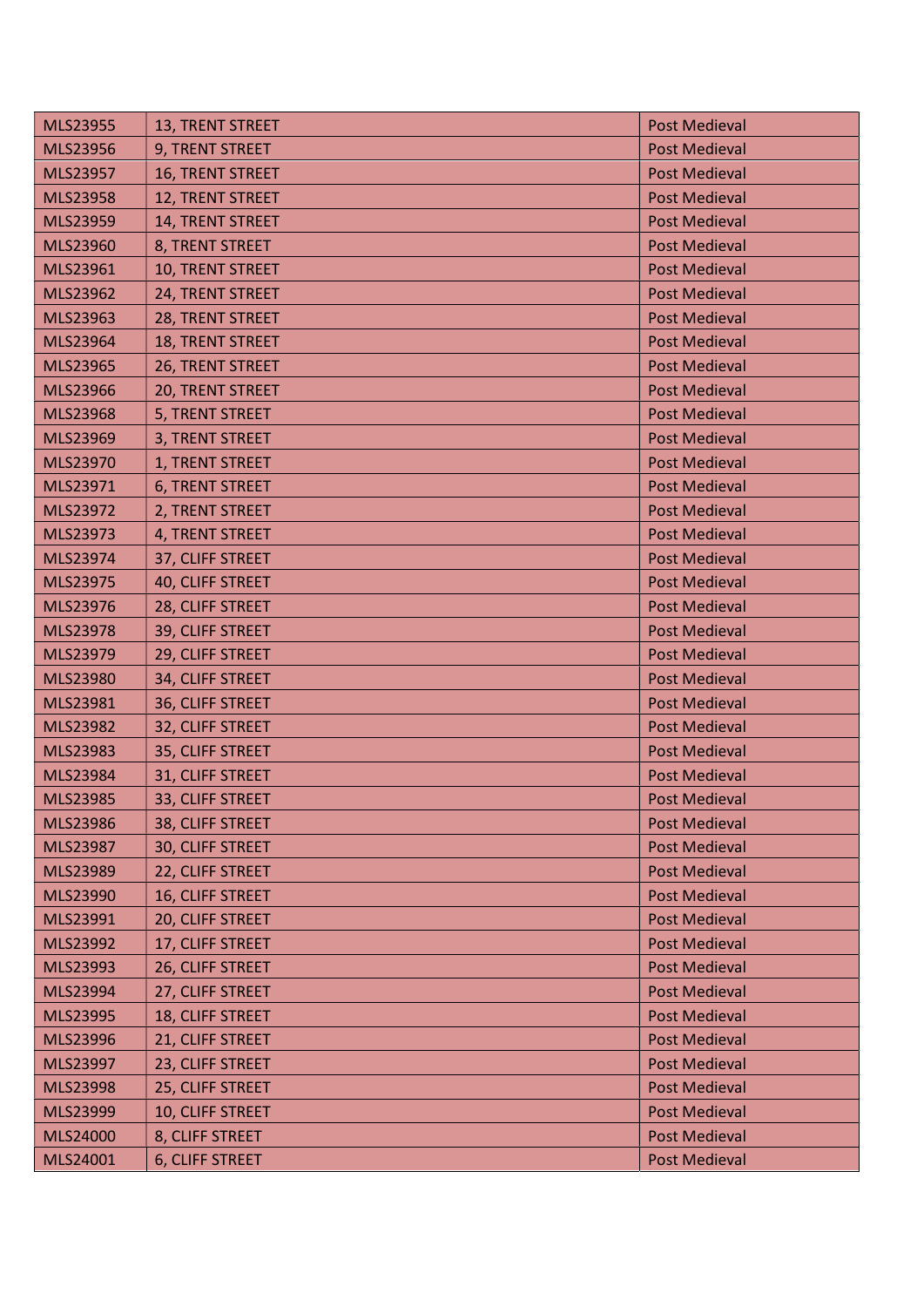| MLS24002        | 13, CLIFF STREET                          | <b>Post Medieval</b> |
|-----------------|-------------------------------------------|----------------------|
| MLS24003        | 14, CLIFF STREET                          | <b>Post Medieval</b> |
| MLS24004        | 5, CLIFF STREET                           | <b>Post Medieval</b> |
| MLS24005        | 15, CLIFF STREET                          | <b>Post Medieval</b> |
| MLS24006        | 11, CLIFF STREET                          | <b>Post Medieval</b> |
| MLS24007        | 7, CLIFF STREET                           | <b>Post Medieval</b> |
| MLS24008        | 12, CLIFF STREET                          | <b>Post Medieval</b> |
| MLS24009        | 9, CLIFF STREET                           | <b>Post Medieval</b> |
| MLS24010        | 24, CLIFF STREET                          | <b>Post Medieval</b> |
| MLS24011        | 4, CLIFF STREET                           | <b>Post Medieval</b> |
| MLS24012        | 3, CLIFF STREET                           | <b>Post Medieval</b> |
| MLS24013        | 1, CLIFF STREET                           | <b>Post Medieval</b> |
| MLS24014        | 2, CLIFF STREET                           | <b>Post Medieval</b> |
| MLS24362        | 22, TRENT STREET                          | <b>Post Medieval</b> |
| MLS24380        | 15, WILLIAM STREET                        | <b>Post Medieval</b> |
| MLS24381        | 15, WINN STREET                           | <b>Post Medieval</b> |
| MLS24382        | 13, LINDSEY STREET                        | <b>Post Medieval</b> |
| MLS24383        | 15, REDBOURNE STREET                      | <b>Post Medieval</b> |
| MLS24384        | 19, TRENT STREET                          | <b>Post Medieval</b> |
| MLS24385        | 19, CLIFF STREET                          | <b>Post Medieval</b> |
| MLS24739        | <b>BRUMBY GROVE FARMSTEAD</b>             | <b>Post Medieval</b> |
| MLS24752        | OFFICES OF HORNSBY & GOODWIN (SITE OF)    | <b>Post Medieval</b> |
| MLS24753        | THE OLD STATION (SITE OF), ALEXANDRA ROAD | <b>Post Medieval</b> |
| MLS25362        | SITE OF UNNAMED FARMSTEAD,                | <b>Post Medieval</b> |
| MLS25363        | UNNAMED FARMSTEAD,                        | <b>Post Medieval</b> |
| MLS25364        | SITE OF WESTFIELD FARM                    | <b>Post Medieval</b> |
| <b>MLS25365</b> | SITE OF SCUNTHORPE LODGE,                 | <b>Post Medieval</b> |
| MLS25474        | <b>CONESBY FARM,</b>                      | <b>Post Medieval</b> |
| MLS25475        | <b>SITE OF OLD PARK FARM</b>              | <b>Post Medieval</b> |
| MLS25476        | <b>BRUMBY HALL FARM</b>                   | <b>Post Medieval</b> |
| MLS25477        | SITE OF (OSWALD FARM),                    | <b>Post Medieval</b> |
| MLS25478        | SITE OF (SANDHOUSE),                      | <b>Post Medieval</b> |
| MLS25479        | <b>BRUMBY HOUSE,</b>                      | <b>Post Medieval</b> |
| MLS25480        | UNNAMED FARMSTEAD,                        | <b>Post Medieval</b> |
| MLS25481        | SITE OF UNNAMED FARMSTEAD,                | <b>Post Medieval</b> |
| MLS25483        | SITE OF MANOR FARM,                       | <b>Post Medieval</b> |
| MLS25484        | SITE OF UNNAMED FARMSTEAD,                | <b>Post Medieval</b> |
| MLS25485        | UNNAMED FARMSTEAD,                        | <b>Post Medieval</b> |
| MLS25486        | SITE OF UNNAMED FARMSTEAD,                | <b>Post Medieval</b> |
| MLS25487        | (ASHBY NORTH GRANGE),                     | <b>Post Medieval</b> |
| MLS25488        | SITE OF ASHBY SOUTH GRANGE,               | <b>Post Medieval</b> |
| MLS25905        | FRODINGHAM CAUSEWAY (SITE OF)             | <b>Post Medieval</b> |
| MLS4647         | POST MEDIEVAL POTTERY, BRUMBY HALL        | <b>Post Medieval</b> |
| <b>MLS5042</b>  | BRUMBY HALL, OFF BRUMBY WOOD LANE, BRUMBY | <b>Post Medieval</b> |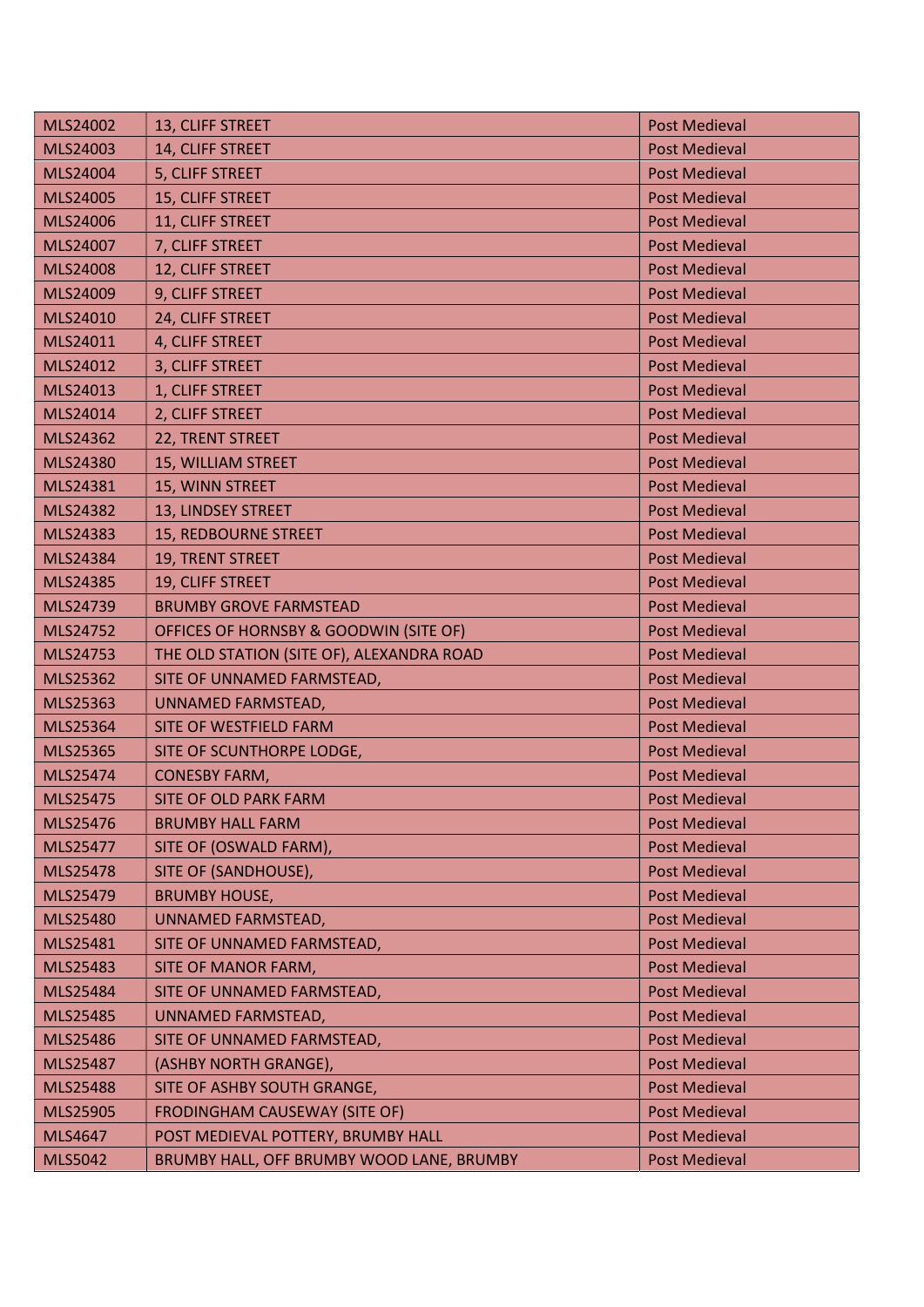| <b>MLS5042</b>       | BRUMBY HALL, OFF BRUMBY WOOD LANE, BRUMBY                                                      | <b>Post Medieval</b>           |
|----------------------|------------------------------------------------------------------------------------------------|--------------------------------|
| <b>MLS5844</b>       | FARM BUILDING, BRUMBY HALL GARDENS                                                             | <b>Post Medieval</b>           |
| <b>MLS5845</b>       | <b>BRUMBY HOUSE</b>                                                                            | <b>Post Medieval</b>           |
| <b>MLS5846</b>       | FRODINGHAM COUNTY INFANTS SCHOOL AND SCHOOL HOUSE                                              | <b>Post Medieval</b>           |
| <b>MLS5847</b>       | <b>SOUTH LODGE (SITE OF)</b>                                                                   | <b>Post Medieval</b>           |
| <b>MLS5848</b>       | <b>FORMER CHURCH OF ST JOHN</b>                                                                | <b>Post Medieval</b>           |
| <b>MLS5849</b>       | HA HA, BRUMBY HOUSE                                                                            | <b>Post Medieval</b>           |
| <b>MLS5850</b>       | <b>GATE PIERS TO BRUMBY HALL</b>                                                               | <b>Post Medieval</b>           |
| <b>MLS5851</b>       | 45 & 47 OLD CROSBY ROAD, CROSBY,                                                               | <b>Post Medieval</b>           |
| <b>MLS5852</b>       | SCUNTHORPE MILL, HIGH STREET EAST                                                              | <b>Post Medieval</b>           |
| <b>MLS5853</b>       | <b>61 OLD BRUMBY STREET</b>                                                                    | <b>Post Medieval</b>           |
| <b>MLS5854</b>       | <b>VICARAGE GARDENS, GATE PIERS</b>                                                            | <b>Post Medieval</b>           |
| <b>MLS8227</b>       | <b>WINDMILL (SITE OF), BRIGG ROAD</b>                                                          | <b>Post Medieval</b>           |
| <b>MLS8828</b>       | FORMER BARNSLEY TO BARNETBY RAILWAY                                                            | <b>Post Medieval</b>           |
| MLS17658             | <b>NORTH LINDSEY LIGHT RAILWAY (SITE OF)</b>                                                   | <b>Modern</b>                  |
| MLS20272             | WAR MEMORIAL, FRODINGHAM ROAD, CROSBY                                                          | <b>Modern</b>                  |
| MLS20367             | <b>CHURCH OF ST HUGH</b>                                                                       | <b>Modern</b>                  |
| MLS20369             | <b>CIVIC CENTRE</b>                                                                            | <b>Modern</b>                  |
| MLS20712             | <b>GASWORKS (SITE OF), DONCASTER ROAD</b>                                                      | Modern                         |
| MLS21440             | FORMER DRILL HALL, 12 COLE STREET                                                              | <b>Modern</b>                  |
| MLS21445             | WWII AIR RAID SHELTER, 133 MARY STREET                                                         | Modern                         |
| MLS21469             | WWII WATER TANK (SITE OF), HENDERSON AVENUE CIRCLE                                             | <b>Modern</b>                  |
| MLS21683             | WAR MEMORIAL, ASHBY HIGH STREET                                                                | <b>Modern</b>                  |
| MLS21684             | ST PAUL'S CHURCH, ASHBY                                                                        | <b>Modern</b>                  |
| MLS21686             | WAR MEMORIAL, OSWALD ROAD                                                                      | <b>Modern</b>                  |
| MLS21697             | LYSACHTS WAR MEMORIAL, FERRY ROAD                                                              | <b>Modern</b>                  |
| MLS21761             | TRINITY METHODIST CHURCH, WELLS STREET (SITE OF)                                               | Modern                         |
| MLS22051             | THE LIBRARY, COTTAGE BECK ROAD                                                                 | Modern                         |
| MLS22173             | FRODINGHAM COMMUNITY CENTRE, ROWLAND ROAD                                                      | <b>Modern</b>                  |
|                      | SCUNTHORPE INFECTIOUS DISEASE HOSPITAL (SITE OF), VIADUCT                                      |                                |
| MLS22174             | PLANTATION, BRUMBY                                                                             | <b>Modern</b>                  |
|                      | SCUNTHORPE WORKS WAR MEMORIAL, NORTH LINCOLNSHIRE                                              | <b>Modern</b>                  |
| MLS22404<br>MLS22506 | <b>MUSEUM</b>                                                                                  | <b>Modern</b>                  |
| MLS22512             | THE CROSBY PUBLIC HOUSE, NORMANBY ROAD                                                         | <b>Modern</b>                  |
| MLS22513             | 1 CLIFF GARDENS, FRODINGHAM<br><b>3 CLIFF GARDENS, FRODINGHAM</b>                              | <b>Modern</b>                  |
|                      |                                                                                                |                                |
| MLS22514             | 5 CLIFF GARDENS, FRODINGHAM                                                                    | <b>Modern</b><br><b>Modern</b> |
| MLS22515             | 7 CLIFF GARDENS, FRODINGHAM                                                                    |                                |
| MLS22517<br>MLS22521 | <b>BRUMBY HOSPITAL, EAST COMMON LANE</b><br>HEAVY ANTI AIRCRAFT BATTERY (SITE OF), HESLAM PARK | <b>Modern</b><br><b>Modern</b> |
|                      |                                                                                                |                                |
| <b>MLS22585</b>      | ST BEDES RC COMPREHENSIVE SCHOOL, COLLUM AVENUE                                                | <b>Modern</b>                  |
| MLS22624             | <b>WOODLANDS CREMATORIUM</b>                                                                   | <b>Modern</b>                  |
| MLS22739             | <b>OLD BRUMBY UNITED CHURCH</b>                                                                | <b>Modern</b>                  |
| <b>MLS22835</b>      | <b>FORMER SCUNTHORPE GRAMMAR SCHOOL</b>                                                        | <b>Modern</b>                  |
| MLS24663             | WAR MEMORIAL PLAQUE, MEMORIAL GARDENS                                                          | <b>Modern</b>                  |